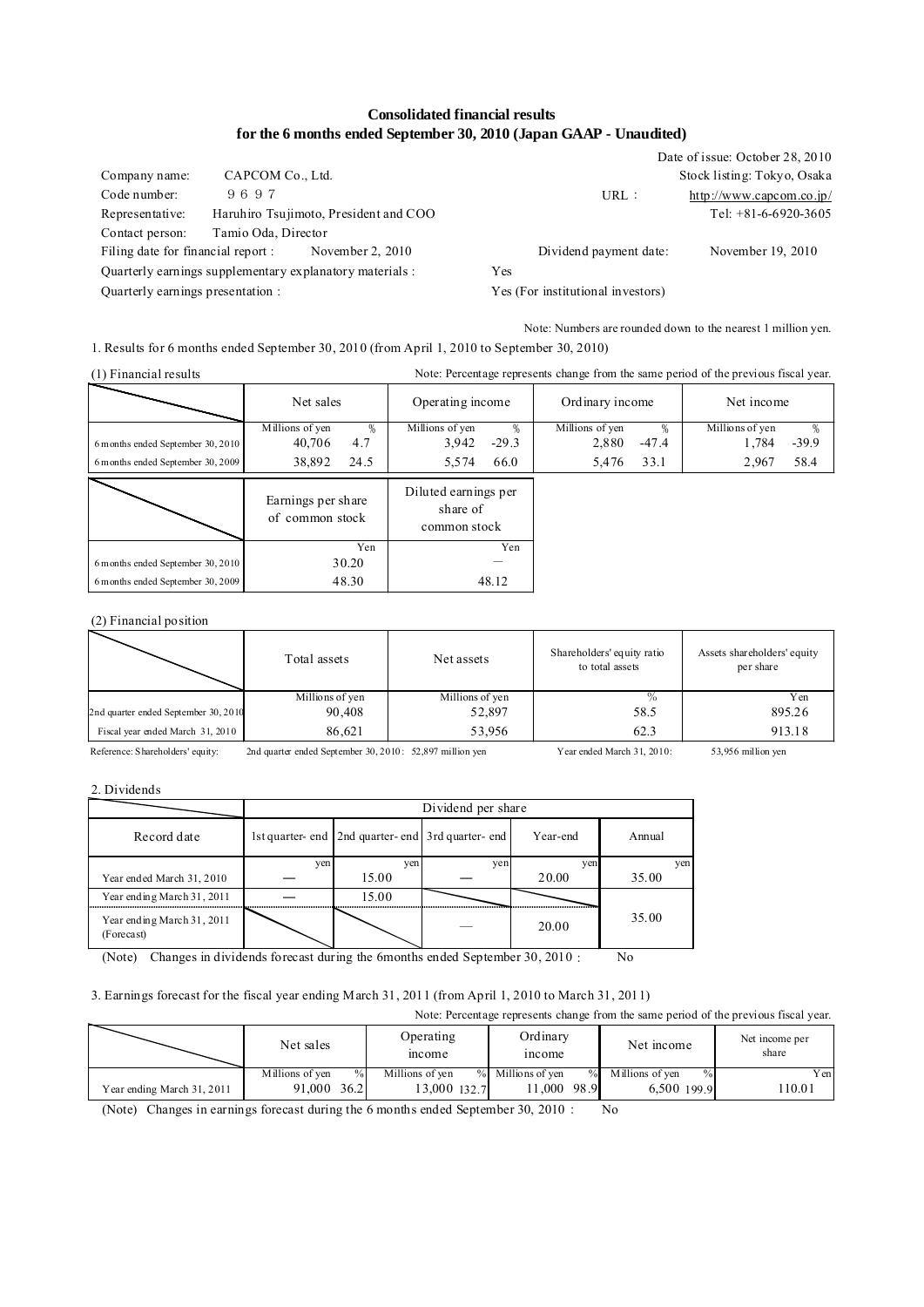| 4. Others (Please refer to "Others" of [Attachement] on page 5 for more details.)                                  |                |
|--------------------------------------------------------------------------------------------------------------------|----------------|
| (1) Changes in significant consolidated subsidiaries during the period:                                            | N <sub>0</sub> |
| (Note: Changes in specified subsidiaries due to changes in the scope of consolidation)                             |                |
| (2) Application of simplified methods in accounting principle for quarterly consolidated financial statements:     | <b>Yes</b>     |
| (3) Changes in accounting principles, procedures and presentation for consolidated financial statements            |                |
| 1. Changes resulting from amendment of the accounting standard:<br>Yes                                             |                |
| $(2)$ Changes other than $(1)$ :<br>N <sub>0</sub>                                                                 |                |
| (Note: Those items listed under the "Major Changes in the Fundamental Items of Consolidated Financial Statements") |                |
| (4) Number of shares outstanding (Common stock):                                                                   |                |
| 1 Number of shares outstanding (including treasury stock)                                                          |                |
| 2nd quarter ended September 30, 2010:<br>67,723,244<br>Year ended March 31, 2010:                                  | 67,723,244     |
| 2 Number of treasury stock                                                                                         |                |
| 2nd quarter ended September 30, 2010:<br>Year ended March 31, 2010:<br>8,636,982                                   | 8,636,412      |
| Average number of shares outstanding<br>(3)                                                                        |                |
| 6 months ended September 30, 2010:<br>6 months ended September 30, 2009:<br>59,086,499                             | 61,435,911     |

(Explanation about the appropriate usage of business prospects and other special notes)

・The above-mentioned business forecasts were based on the information available as of the date of the release of this report.

・Future events may cause the actual results to be significantly different from the forecasts.

・Please refer to [Qualitative information and Consolidated Financial Statements] on page 4 for more details.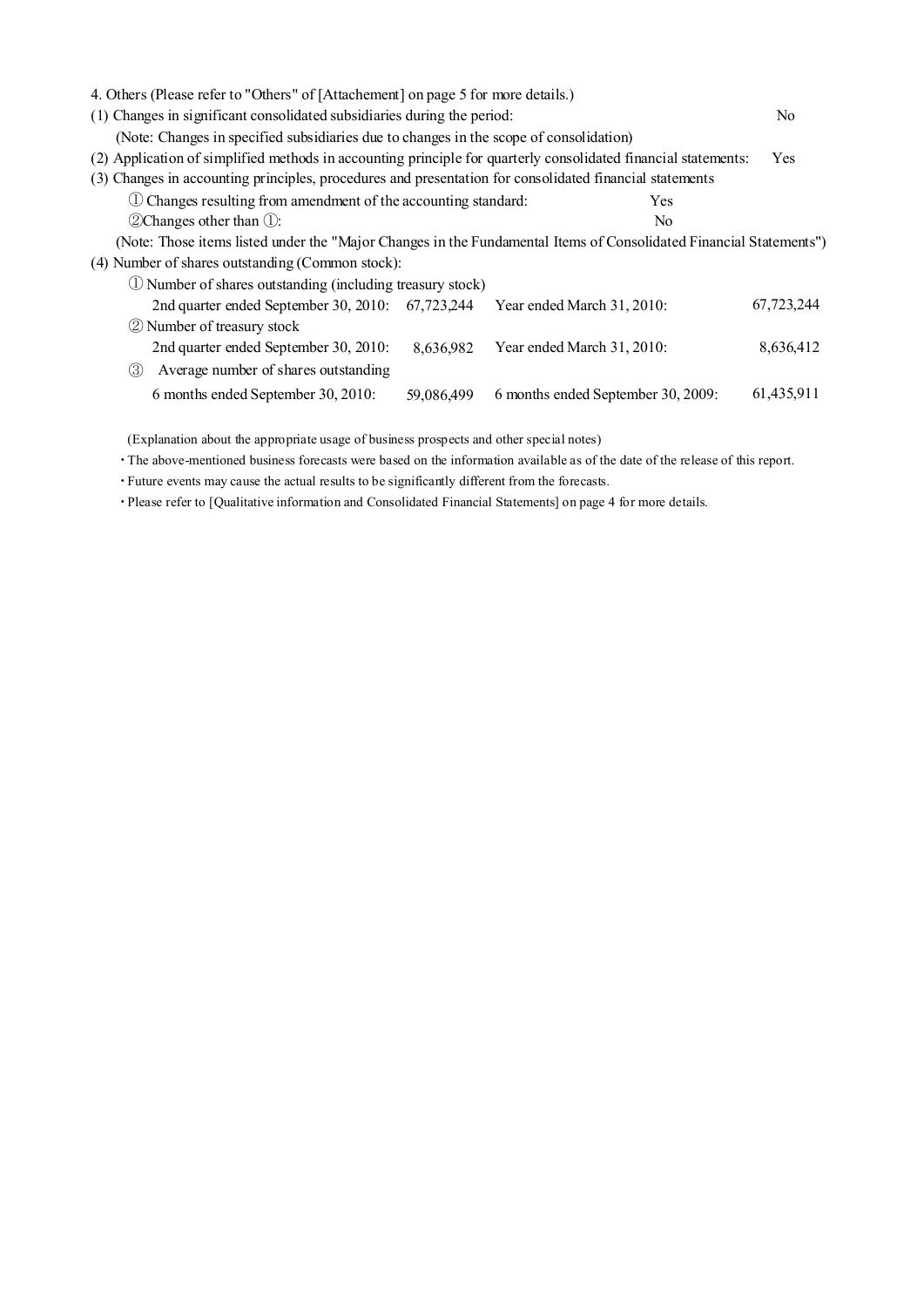### Attachment contents

| 4. |     |  |
|----|-----|--|
|    | (1) |  |
|    | (2) |  |
|    |     |  |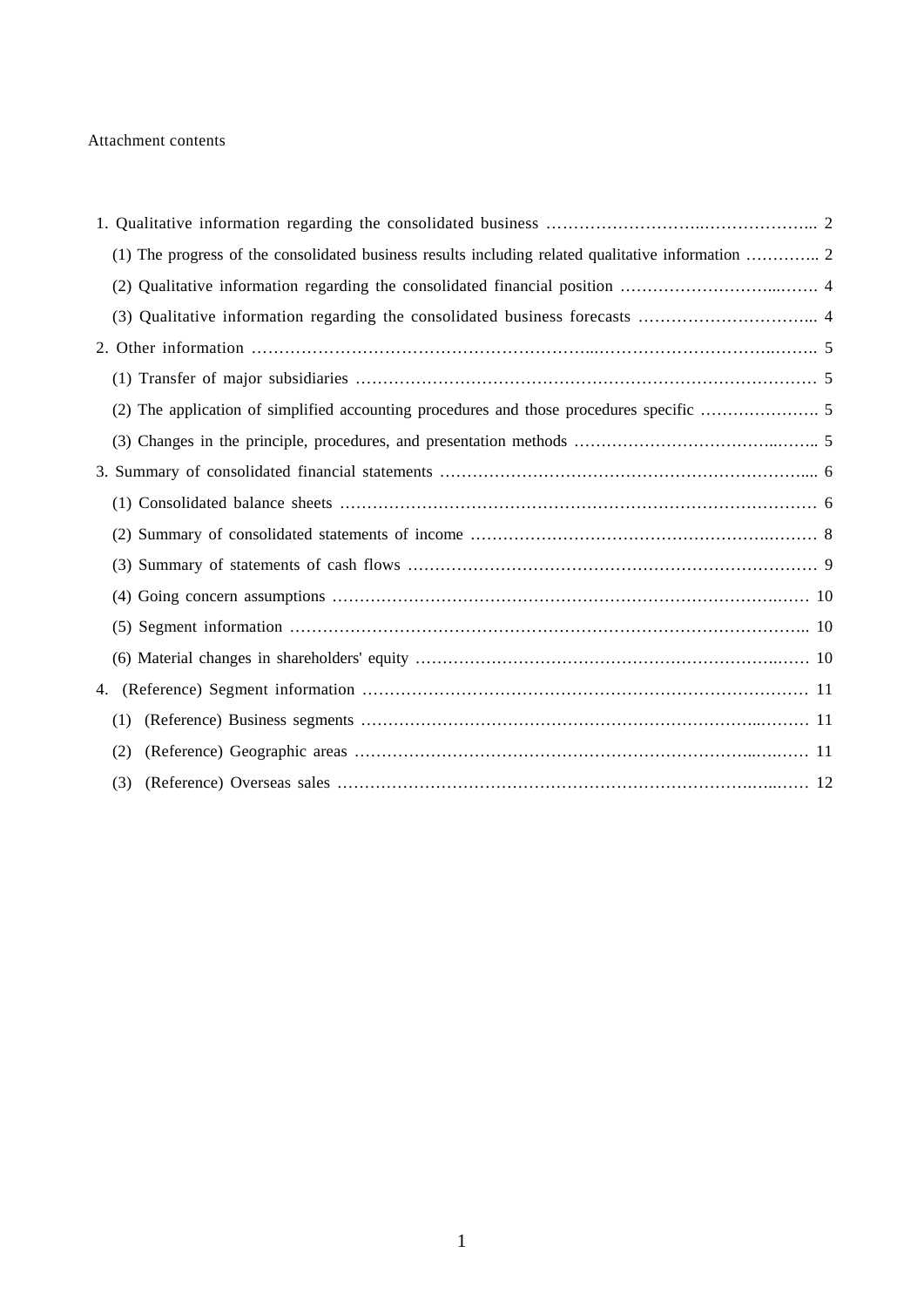### **1. Qualitative information regarding the consolidated business**

(1) The progress of the consolidated business results including related qualitative information

Although the Japanese economy during the second quarter, ended September 30, 2010, saw solid consumer spending and exports, it is now entering a temporary lull because of the stagnant employment situation and concern about a slowdown in the U.S. economy, in addition to the prolonged appreciation of the yen and low stock prices.

As for the video game industry, the business environment remained sluggish due in part to the lack of highperforming home video games, as well as to the declining birth rate, aging population, and diversification of entertainment. At the same time, a new trend has emerged in the industry with the rapid growth of social games that allow users to interact as they enjoy games using devices other than game consoles, such as smartphones and multi-functional information terminals.

Under these circumstances, Capcom shifted its strategy to releasing flagship titles on a quarterly basis, taking market conditions into account, in order to equalize home video game sales that had tended to concentrate during the second half of the fiscal year.

We also focused on the development of games for overseas markets and online games.

Further, in an attempt to diversify revenue streams, Capcom began distributing games to Mobage-town operated by DeNA Co., Ltd., is planning to develop the vast overseas market by distributing social game software for iPhone/iPod Touch through Facebook (United States) with its 500 million subscribers worldwide, and opened a store in "Rakuten Ichiba", a virtual shopping mall operated by Rakuten, Inc., to expand sales channels for video game-related products, such as books and toys.

Meanwhile, the worldwide release this autumn of "Resident Evil: AfterLife 3D", a Hollywood film based on our flagship title "Resident Evil", resulted in increased publicity, enhanced brand value, and other secondary effects. However, overall sales remained stagnant due in part to the delay in the release of major title "Dead Rising 2" (for PlayStation 3 and Xbox 360), in addition to the sharp appreciation of the yen and the substantial underperformance of "Lost Planet 2" (for PlayStation 3 and Xbox 360) relative to projections.

The resulting net sales for the second quarter was 40,706 million yen (up 4.7 % from the same term last year). As for profits, operating income decreased to 3,942 million yen (down 29.3 % from the same term last year) due to the sluggish performance of home video game sales as well as the appreciation of the yen, ordinary income decreased to 2,880 million yen (down 47.4 % from the same term last year) due in part to loss on foreign exchange, and net income for the current period decreased to 1,784 million yen (down 39.9 % from the same term last year).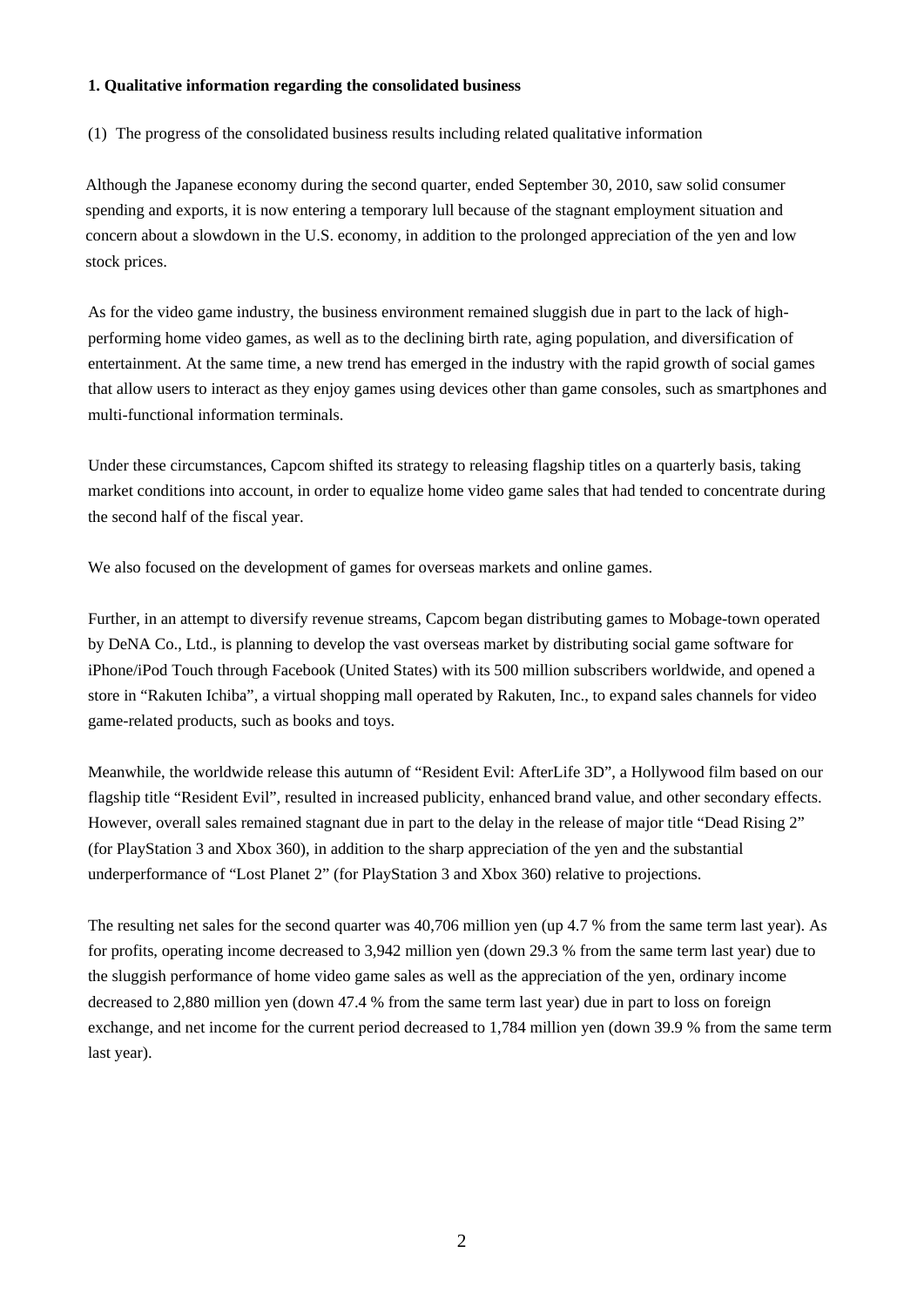### Status of each operational department

### ① Consumer Online Games

In this business segment, the flagship title "Dead Rising 2" (for PlayStation 3 and Xbox 360) was released in September.

In addition to "Super Street Fighter IV" (for PlayStation 3 and Xbox 360) and "Sengoku BASARA: Samurai Heroes" (for PlayStation 3 and Wii), the online exclusive title "Monster Hunter Frontier Online" (for PC and Xbox 360) also showed steady growth. "MONHAN NIKKI POKAPOKA AIRU MURA" (for PlayStation Portable), a spin-off from the "Monster Hunter" series, which attracted users with its widely popular character "Airu" (known as "Felyne" in English) became a smash hit.

However, overall sales remained stagnant due to the substantial underperformance of feature title "Lost Planet 2" (for PlayStation 3 and Xbox 360) relative to projections, coupled with the delay in the release of "Dead Rising 2" (for PlayStation 3 and Xbox 360).

The resulting net sales was 30,773 million yen, and the operating income was 4,530 million yen partially due to an increase in the development expenses for the release of flagship software products.

### ② Mobile Contents

As social games that are highly compatible with mobile phones underwent rapid growth, the business segment saw an increase the number of downloads of "Resident Evil 4 iPad Edition", which we started distributing in order to expand our business. Furthermore, we were able to reach diverse new users, with members exceeding 500,000 people for "MONHAN NIKKI MOBILE AIRU MURA" distributed exclusively through the mobile phone networking website "Mobage-town". In addition, "Ghosts 'n Goblins Gold Knights II" was released this term for iPhone/iPod Touch, and those other games released in the previous term, namely "Street Fighter IV" and "Phoenix Wright: Ace Attorney", also achieved their projected sales.

The resulting net sales was 1,365 million yen, and the operating income was 300 million yen.

## ③ Arcade Operations

One of our main focuses in this business segment was to acquire female and family customers while retaining our existing customers by promoting community-based arcades that are greatly enjoyed by neighborhood residents. Organizing a variety of events, offering special discount days, and renovating arcades are just a few examples of such efforts. Improvement of earning capacity was another area we worked on by controlling investments, reducing costs, and operating arcades in line with current market conditions.

As part of such efforts, we closed 1 unprofitable arcade, therefore the total number of our arcades became 37 as of the end of this fiscal period.

The resulting net sales decreased to 5,916 million yen , whereas the operating income increased to 732 million yen thanks to the success of our profitability improvement strategy.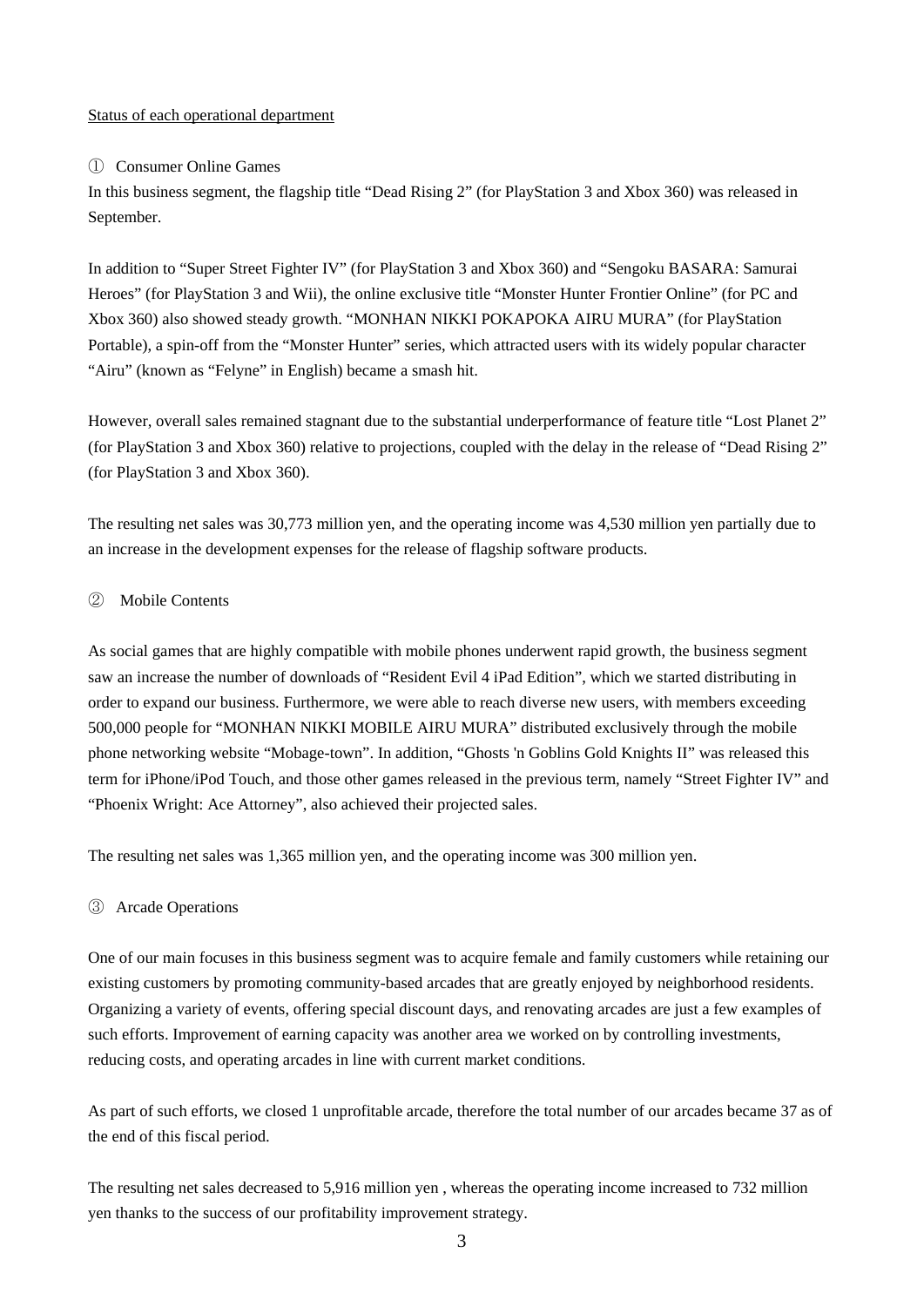### ④ Amusement Equipments

Under the circumstances in which the market remained sluggish due in part to arcade operators restricting their purchases, sales of arcade game machines remained slow in spite of efforts to stimulate demand and develop new customers. This unsatisfactory result is also attributable to a lack of new products.

As for the Pachislo machine business, "Onimusha: Dawn of Dreams" remained a long-seller.

The resulting net sales was 1,406 million yen, and the operating income was 19 million yen.

### ⑤ Other Businesses

The net sales from other businesses, mainly character-related licensing royalties, was 1,244 million yen, and the operating income was 227 million yen.

(2) Qualitative information regarding the consolidated financial position

Total assets as of the end of second quarter increased by 3,786 million yen from the end of previous fiscal year to 90,408 million yen. The primary increases were 3,588 million yen in Cash on hand and in banks, and 3,313 million yen in notes and accounts receivable, trade. The primary decrease was 2,278 million yen in work-in-progress for game software.

Liabilities as of the end of second quarter increased by 4,846 million yen from the end of the previous fiscal year to 37,511 million yen. The primary increases were 2,644 million yen in Long-term borrowings, 1,134 million yen in Notes and accounts payable, trade.

Net assets as of the end of second quarter decreased by 1,059 million yen from the end of the previous fiscal year to 52,897 million yen. The primary increase was 1,784 million yen in net income for the first half of the fiscal year. The primary decreases were 1,181 million yen in cash dividends, and 1,553 million yen in cumulative translation adjustments (for the foreign currency translation of the net assets of consolidated overseas subsidiaries).

(3) Qualitative information regarding the consolidated business forecasts

The prospects for the consolidated business results for the current fiscal year ending March 31, 2011 were revised on October 4, 2010 from what was projected on May 7, 2010. For details, please refer to the press release "Notice of Revision of Earnings Forecast" (October 4, 2010).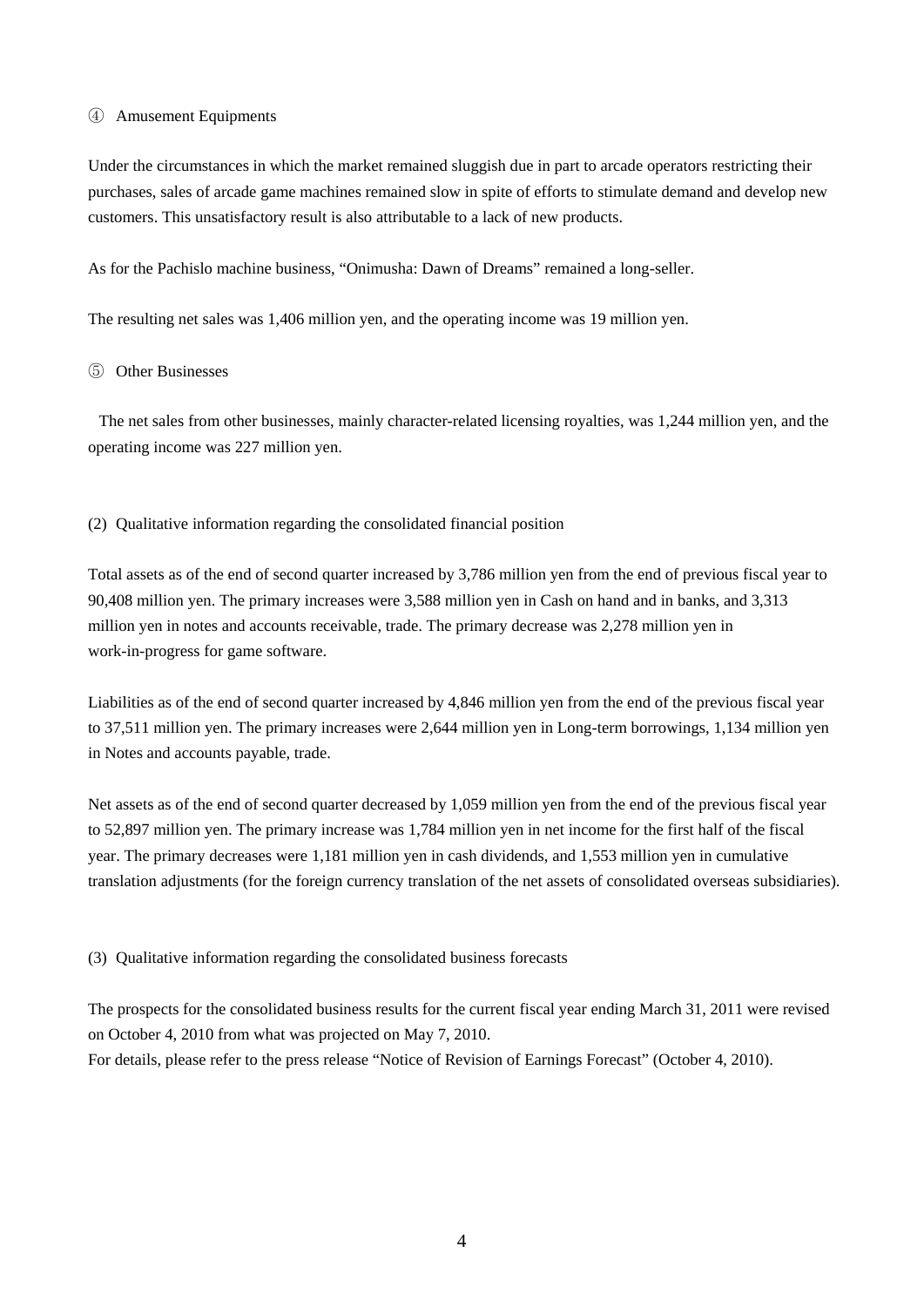### **2. Other information**

(1) Transfer of major subsidiaries

There were no applicable subsidiary transfers.

(2) The application of simplified accounting procedures and those procedures specific.

①Computation method used for estimating bad debts in general receivables

The actual percentage of credit losses recorded at the end of the current quarter proved to be not significantly different from what was estimated at the previous fiscal year end. Therefore, the estimated bad debt is computed based on the actual percentage of credit losses at the previous fiscal year end.

### ②Valuation of inventory

We eliminated the process of taking a physical stock inventory at the end of current quarter, and instead adopted a rational computation method which uses the actual ending inventory of the previous fiscal year as a base. As for devaluating the book value of inventory assets, the devaluation is applied only to those inventories whose profitability clearly decreased. The devaluation is based on the estimated net sale value of such inventories.

③Computation method for corporation taxes, deferred tax assets, and deferred tax liabilities

The computation of corporation income taxes is based on the method that restricts taxable items, deductible items,or tax exempt items to only significant ones.

For computing the tax expenses of our consolidated subsidiaries, we made a realistic estimate of the effective tax rate after applying the income tax allocation accounting to the net profit before tax of the consolidated fiscal year including the current second quarter. We then applied the estimated effective tax rate to the net profit before tax of the current quarter. The adjustment of corporate tax and other tax is included in the corporate tax.

(3) Changes in the principle, procedures, and presentation methods.

①Application of Accounting Standard for Asset Retirement Obligations

Effective as of the first quarter of the current fiscal year, Capcom has applied Accounting Standard for Asset Retirement Obligations (Accounting Standard Board of Japan (ASBJ) Statement No. 18; March 31, 2008), and Guidance on Accounting Standard for Asset Retirement Obligations (ASBJ Guidance No. 21; March 31, 2008). As a result of these applications, both operating income and ordinary income decreased by 16 million yen, and net loss before income tax decreased by 220 million yen.

②Application of Accounting Standard for Equity Method of Accounting for Investments and Practical Solution on Unification of Accounting Policies Applied to Associates Accounted for Using the Equity Method

Capcom is applying the Accounting Standard for Equity Method of Accounting for Investments (ASBJ Statement No.16, March 10, 2008) and the Practical Solution on Unification of Accounting Policies Applied to Associates Accounted for Using the Equity Method (ASBJ PITF No.24, March 10, 2008) from this fiscal year, based on which it revised consolidated results where required. The changes did not affect ordinary income or quarterly net income before income taxes and minority interests.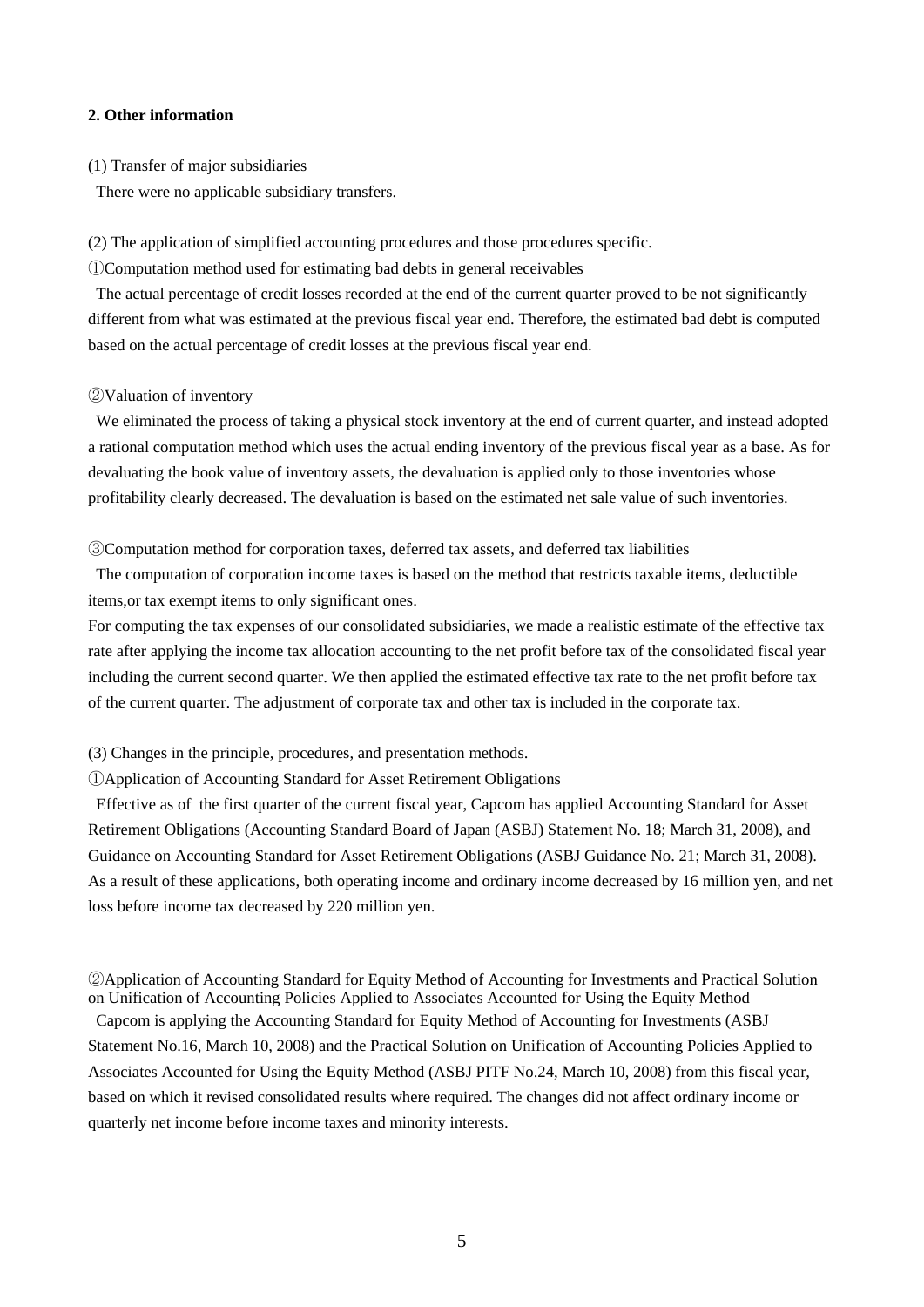# 3.Summary of consolidated financial statements

(1) Consolidated balance sheets

|                                                        |                                                   | (Unit: Millions of yen)                        |
|--------------------------------------------------------|---------------------------------------------------|------------------------------------------------|
|                                                        | Current 2nd quarter<br>(as of September 30, 2010) | Previous fiscal year<br>(as of March 31, 2010) |
| Assets                                                 |                                                   |                                                |
| Current assets                                         |                                                   |                                                |
| Cash on hand and in banks                              | 33,454                                            | 29,865                                         |
| Notes and accounts receivable, trade                   | 9.601                                             | 6,288                                          |
| Merchandise and finished goods                         | 1,345                                             | 849                                            |
| Work-in-progress                                       | 469                                               | 183                                            |
| Raw materials and supplies                             | 1,165                                             | 1,698                                          |
| Work-in-progress for game software                     | 12,055                                            | 14,333                                         |
| Other                                                  | 7,415                                             | 8,132                                          |
| Allowance for doubtful accounts                        | (45)                                              | (48)                                           |
| Total current assets                                   | 65,462                                            | 61,303                                         |
| Fixed assets                                           |                                                   |                                                |
| Tangible fixed assets, net of accumulated depreciation | 14,128                                            | 14,049                                         |
| Intangible fixed assets                                |                                                   |                                                |
| Goodwill                                               | 89                                                | 179                                            |
| Other                                                  | 3,345                                             | 3,048                                          |
| Total intangible fixed assets                          | 3,435                                             | 3,227                                          |
| Investments and other assets                           |                                                   |                                                |
| Other                                                  | 8,403                                             | 9,060                                          |
| Allowance for doubtful accounts                        | (1,020)                                           | (1,019)                                        |
| Total investments and other assets                     | 7,382                                             | 8,040                                          |
| Total fixed assets                                     | 24,946                                            | 25,318                                         |
| Total assets                                           | 90,408                                            | 86,621                                         |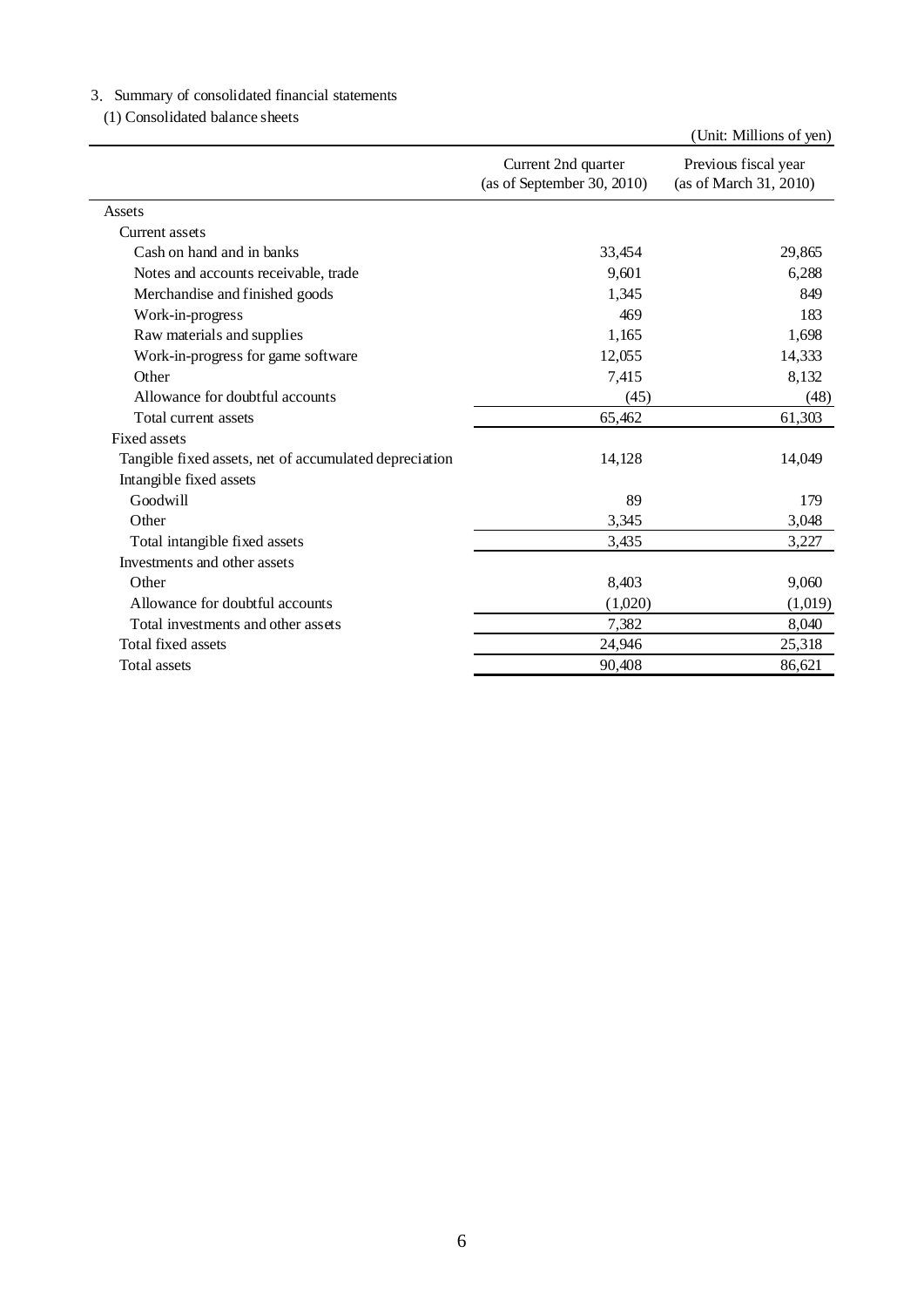|                                               |                                                   | (Unit: Millions of yen)                        |
|-----------------------------------------------|---------------------------------------------------|------------------------------------------------|
|                                               | Current 2nd quarter<br>(as of September 30, 2010) | Previous fiscal year<br>(as of March 31, 2010) |
| Liabilities                                   |                                                   |                                                |
| Current liabilities                           |                                                   |                                                |
| Notes and accounts payable, trade             | 4,611                                             | 3,477                                          |
| Short-term borrowings                         | 13,211                                            | 13,211                                         |
| Accrued income taxes                          | 820                                               | 663                                            |
| Accrued bonuses                               | 429                                               | 1,318                                          |
| Allowance for sales returns                   | 80                                                | 90                                             |
| Other                                         | 7,837                                             | 6,451                                          |
| Total current liabilities                     | 26,991                                            | 25,211                                         |
| Long-term liabilities                         |                                                   |                                                |
| Long-term borrowings                          | 7,000                                             | 4,355                                          |
| Accrued retirement benefits for employees     | 1,475                                             | 1,388                                          |
| Other                                         | 2,044                                             | 1,708                                          |
| Total long-term liabilities                   | 10,520                                            | 7,453                                          |
| <b>Total liabilities</b>                      | 37,511                                            | 32,665                                         |
| Net assets                                    |                                                   |                                                |
| Shareholders' equity                          |                                                   |                                                |
| Common stock                                  | 33,239                                            | 33,239                                         |
| Capital surplus                               | 21,328                                            | 21,328                                         |
| Retained earnings                             | 17,864                                            | 17,262                                         |
| Treasury stock                                | (13, 141)                                         | (13, 141)                                      |
| Total shareholders' equity                    | 59,290                                            | 58,689                                         |
| Valuation and translation adjustments         |                                                   |                                                |
| Net unrealized gain on securities, net of tax | (88)                                              | 19                                             |
| Cumulative translation adjustments            | (6,305)                                           | (4,752)                                        |
| Total valuation and translation adjustments   | (6,393)                                           | (4, 732)                                       |
| Total net assets                              | 52,897                                            | 53,956                                         |
| Total liabilities and net assets              | 90,408                                            | 86,621                                         |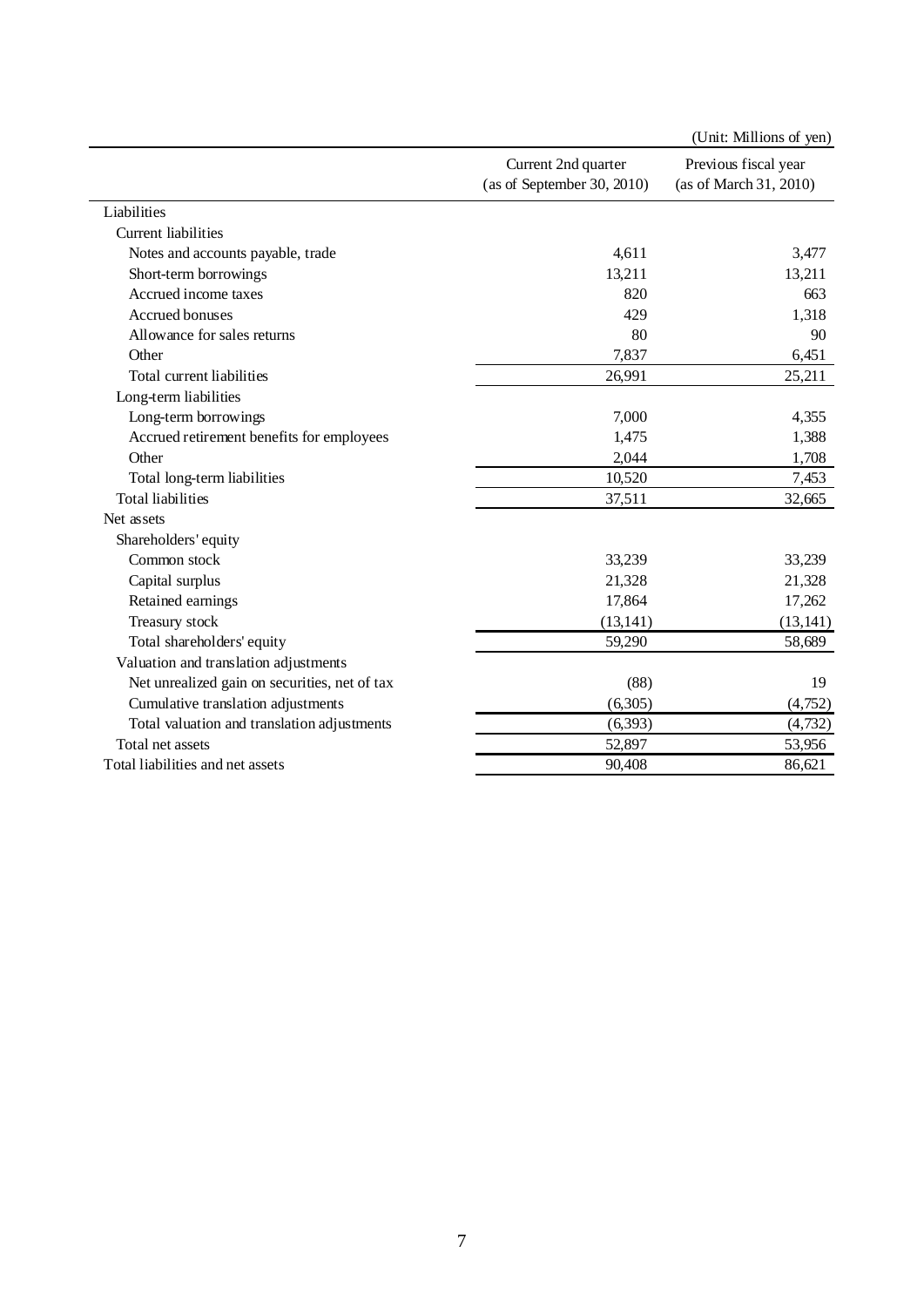### (2) Summary of consolidated statements of income

|                                                           |                       | (Unit: Millions of yen) |
|-----------------------------------------------------------|-----------------------|-------------------------|
|                                                           | Previous 6 months     | Current 6 months        |
|                                                           | from April 1, 2009    | from April 1, 2010      |
|                                                           | to September 30, 2009 | to September 30, 2010   |
| Net sales                                                 | 38,892                | 40,706                  |
| Cost of sales                                             | 23,008                | 26,098                  |
| Gross profit                                              | 15,883                | 14,607                  |
| Reversal of allowance for sales returns                   | 27                    | 10                      |
| Net gross profit                                          | 15,911                | 14,618                  |
| Selling, general and administrative expenses              | 10,336                | 10,675                  |
| Operating income                                          | 5,574                 | 3,942                   |
| Non-operating income                                      |                       |                         |
| Interest income                                           | 143                   | 92                      |
| Dividend income                                           | 16                    | 16                      |
| Other                                                     | 126                   | 49                      |
| Total non-operating income                                | 286                   | 158                     |
| Non-operating expenses                                    |                       |                         |
| Interest expense                                          | 88                    | 78                      |
| Provision for allowance of doubtful accounts              | $\overline{2}$        |                         |
| Commission                                                | 92                    |                         |
| Exchange loss, net                                        | 167                   | 1,097                   |
| Other                                                     | 32                    | 44                      |
| Total non-operating expenses                              | 384                   | 1,220                   |
| Ordinary income                                           | 5,476                 | 2,880                   |
| Special gains                                             |                       |                         |
| Gain on sales of tangible fixed assets                    |                       | 1                       |
| Reversal of allowance for doubtful accounts               | 17                    | $\mathbf{1}$            |
| Total special gains                                       | 17                    | $\overline{2}$          |
| Special losses                                            |                       |                         |
| Loss on sales and /or disposal of fixed assets            | 23                    | 15                      |
| Loss on revaluation of investments in securities          |                       | 257                     |
| Loss on adjustment for changes of accounting standard for |                       |                         |
| asset retirement obligations                              |                       | 204                     |
| Other                                                     |                       | 1                       |
| Total special losses                                      | 23                    | 478                     |
| Net income before income taxes                            | 5,470                 | 2,404                   |
| Income taxes-current                                      | 2,284                 | 784                     |
| Income taxes-deferred                                     | 219                   | (163)                   |
| Total income taxes                                        | 2,503                 | 620                     |
| Net income before minority interests in gain or loss      |                       | 1,784                   |
| Net income                                                | 2,967                 | 1,784                   |
|                                                           |                       |                         |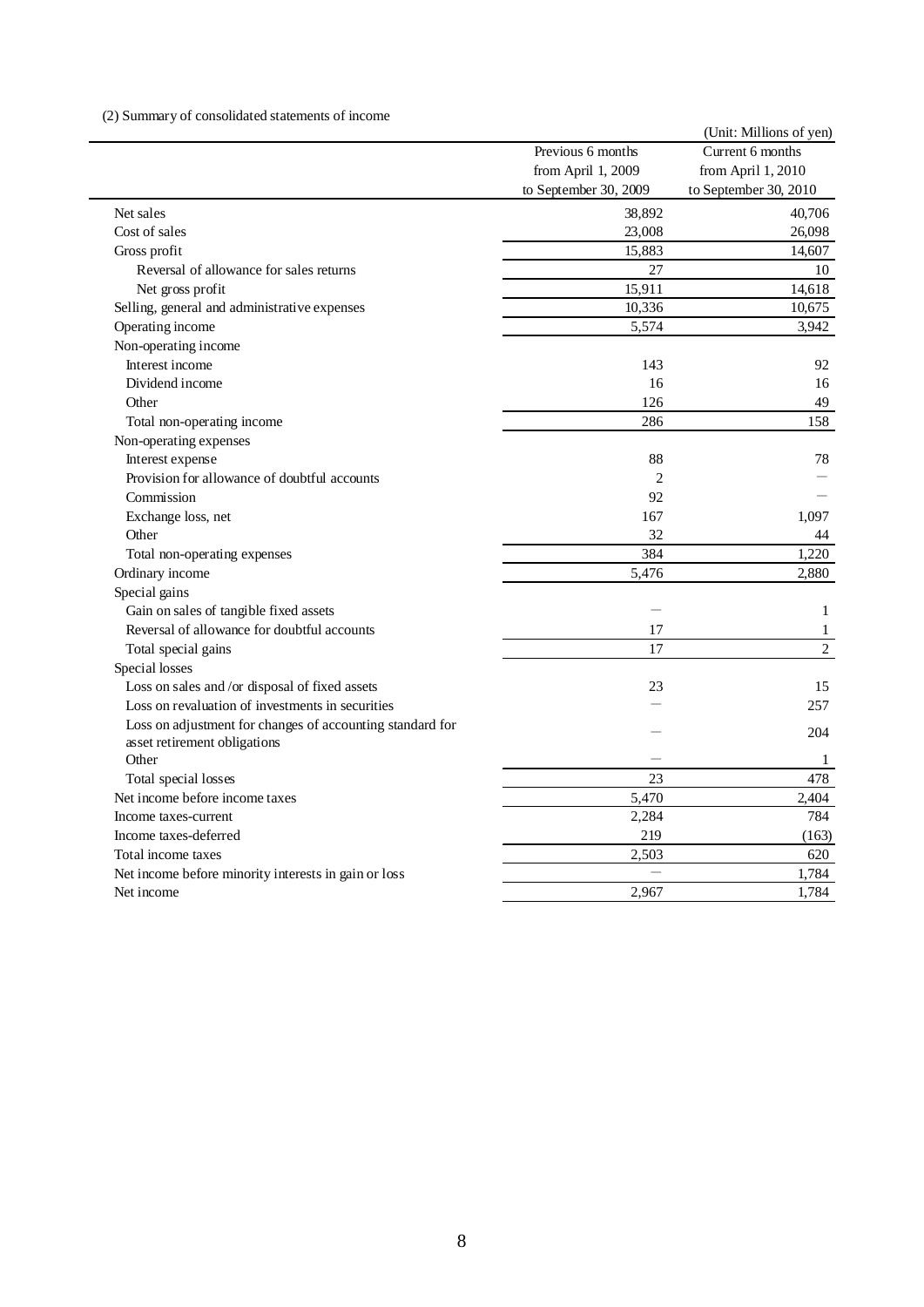# (3) Summary of statements of cash flows

|                                                              |                       | (Unit: Millions of yen) |
|--------------------------------------------------------------|-----------------------|-------------------------|
|                                                              | Previous 6 months     | Current 6 months        |
|                                                              | from April 1, 2009    | from April 1, 2010      |
|                                                              | to September 30, 2009 | to September 30, 2010   |
| Cash flows from operating activities                         |                       |                         |
| Net income before income taxes                               | 5,470                 | 2,404                   |
| Depreciation and amortization                                | 1,595                 | 1,481                   |
| Amortization of goodwill                                     | 137                   | 89                      |
| Increase (decrease) in allowance for doubtful accounts       | (144)                 | 1                       |
| Interest and dividend income                                 | (160)                 | (108)                   |
| Interest expense                                             | 88                    | 78                      |
| Exchange loss (gain), net                                    | 265                   | 1,101                   |
| Loss on sales and/or disposal of fixed assets                | 23                    | 14                      |
| Loss on revaluation of investments in securities             |                       | 257                     |
| Loss on adjustment for changes of accounting standard for    |                       | 204                     |
| asset retirement obligations                                 |                       |                         |
| Increase (decrease) in accounts receivable, trade            | 24,379                | (3,551)                 |
| Increase (decrease) in inventories                           | 1,018                 | (304)                   |
| Decrease (increase) in work-in-progress for game software    | (2,891)               | 2,076                   |
| Increase (decrease) in accounts payable, trade               | (6,903)               | 1,266                   |
| Increase (decrease) in other current liabilities             | (1,175)               | 1,577                   |
| Other                                                        | (146)                 | (426)                   |
| Sub total                                                    | 21,557                | 6,162                   |
| Interest and dividends received                              | 161                   | 106                     |
| Interest paid                                                | (94)                  | (79)                    |
| Payment of legal settlement                                  |                       | (161)                   |
| Income taxes paid                                            | (1,678)               | (606)                   |
| Net cash provided by operating activities                    | 19,946                | 5,420                   |
| Cash flows from investing activities                         |                       |                         |
| Payment for acquisitions of tangible fixed assets            | (775)                 | (751)                   |
| Payment for acquisitions of intangible fixed assets          | (204)                 | (215)                   |
| Other                                                        | 112                   | 360                     |
| Net cash used in investing activities                        | (867)                 | (605)                   |
| Cash flows from financing activities                         |                       |                         |
| Repayments of short-term borrowings                          | (5,055)               |                         |
| Proceeds from long-term borrowings                           |                       | 3,000                   |
| Repayments of long-term borrowings                           | (355)                 | (355)                   |
| Payment for repurchase of treasury stock                     | (2,704)               | (0)                     |
| Proceeds from sales of treasury stock                        | $\Omega$              | $\theta$                |
| Dividend paid                                                | (923)                 | (1,179)                 |
| Other                                                        | (160)                 | (300)                   |
| Net cash used in financing activities                        | (9,199)               | 1,163                   |
| Effect of exchange rate changes on cash and cash equivalents | (1, 191)              | (2,338)                 |
| Net increase in cash and cash equivalents                    | 8,687                 | 3,639                   |
| Cash and cash equivalents at beginning of year               | 28,611                | 29,815                  |
| Cash and cash equivalents at end of year                     | 37,299                | 33,454                  |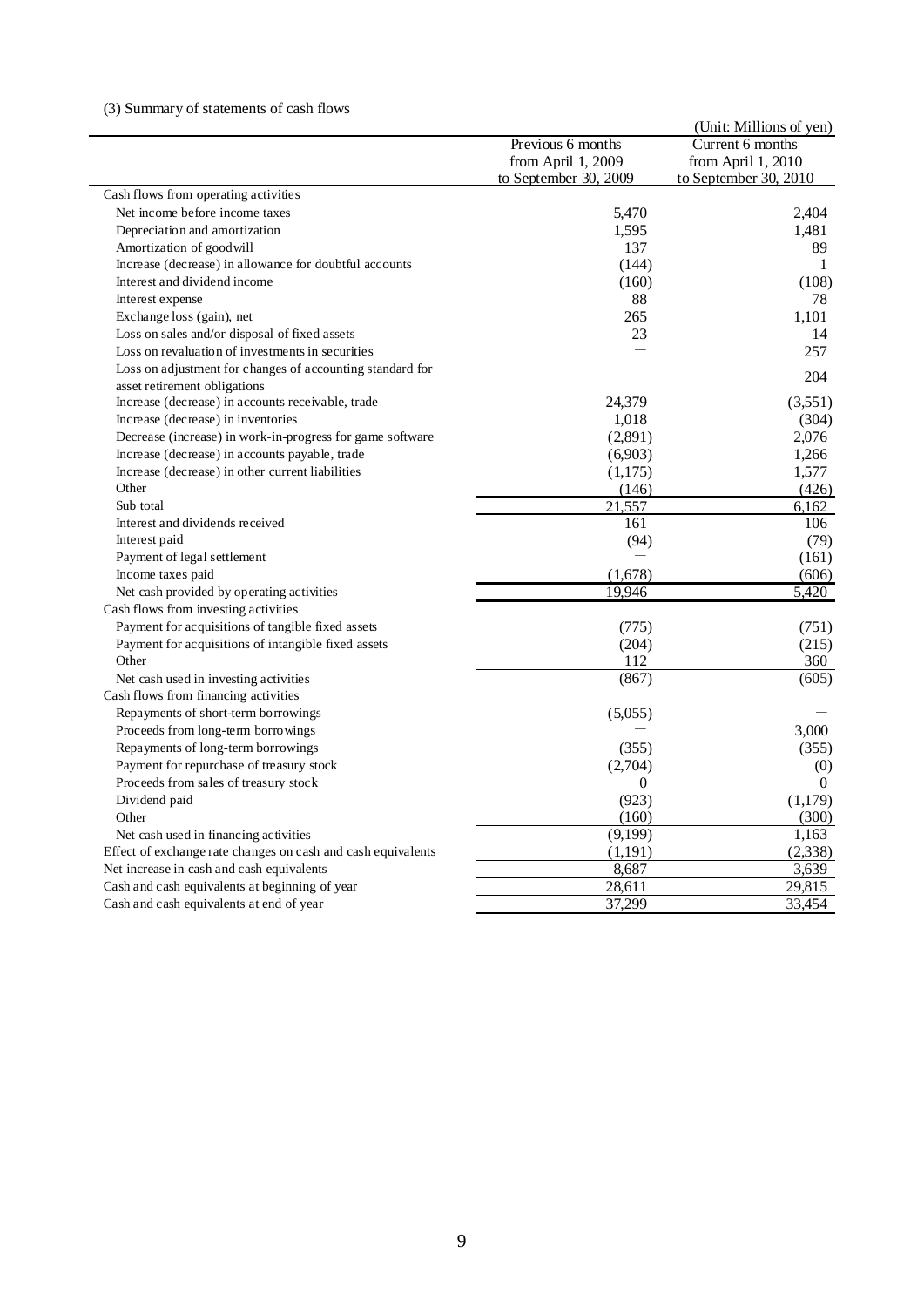- (4) Going concern assumptions: Not applicable
- (5) Segment information
	- 1.Outline of business segment reported

The business segments the Company reports are the business units for which the Company is able to obtain individual financial information separately in order for the board of directors to conduct periodic investigation to determine distribution of management resources and evaluate their business performance.

The Company has several operational headquarters, which plan comprehensive business strategies in domestic and overseas markets for their products and services, and develops its business activities.

Therefore the Company's business segments reported are based on the products and services its operational headquarters deal in and are composed of the following 4 units; "Consumer online games", "Mobile contents", "Arcade operations" and "Amusement equipments"

(Unit: Millions of yen)

"Consumer online games" develops video games for consumers.

"Mobile contents" develops mobile games to distribute to mobile phone users.

"Arcade operations" operates amusement stores which install amusement equipments.

"Amusement equipments" manufactures arcade game machines etc. to be distributed to arcade operators.

2.Information on sales and income (loss) by business segment reported Current 6 months (from April 1, 2010 to September 30, 2010)

|       |                  |                          |                           |                      |                         |        |                   |        |         | (UML PHIMOR) OF YOU |  |  |       |  |                        |                                   |
|-------|------------------|--------------------------|---------------------------|----------------------|-------------------------|--------|-------------------|--------|---------|---------------------|--|--|-------|--|------------------------|-----------------------------------|
|       |                  |                          | Business segment reported |                      |                         |        |                   |        |         |                     |  |  |       |  |                        |                                   |
|       |                  | Consumer<br>online games | Mobile<br>contents        | Arcade<br>operations | Amusement<br>equipments | Total  | Other<br>(Note 1) |        |         |                     |  |  | Total |  | Adjustment<br>(Note 2) | Consolidated<br>total (Note $3$ ) |
| Sales |                  |                          |                           |                      |                         |        |                   |        |         |                     |  |  |       |  |                        |                                   |
| (1)   | Customers        | 30,773                   | 1,365                     | 5,916                | 1,406                   | 39,462 | 1,244             | 40,706 | –       | 40,706              |  |  |       |  |                        |                                   |
| (2)   | Inter-segment    |                          |                           |                      |                         |        |                   |        | --      |                     |  |  |       |  |                        |                                   |
|       | Total            | 30,773                   | 1,365                     | 5,916                | 1,406                   | 39,462 | 1,244             | 40,706 |         | 40,706              |  |  |       |  |                        |                                   |
|       | Operating income | 4,530                    | 300                       | 732                  | 19                      | 5,583  | 227               | 5,810  | (1,867) | 3,942               |  |  |       |  |                        |                                   |

(Note) 1. "Other" incorporates operations not included in business segments reported, including character contents business etc.

2. Adjustments of segments (-1,867 million yen include unallocated corporate operating expenses (-1,867 million yen).

3. Operating income (loss) for segment is adjusted on operating income on the quarterly consolidated statements of income.

(Additional information)

Effective from the 1st quarter ended June 30, 2010, the Company adopted the "Revised accounting standard for disclosures about segments of an enterprise and related information" (ASBJ statement No. 17 of March 27, 2009) and "Guidance on accounting standard for disclosures about segments of an enterprise and related information" (ASBJ Guidance No. 20 of March 21, 2009).

(6) Material changes in shareholders' equity Not applicable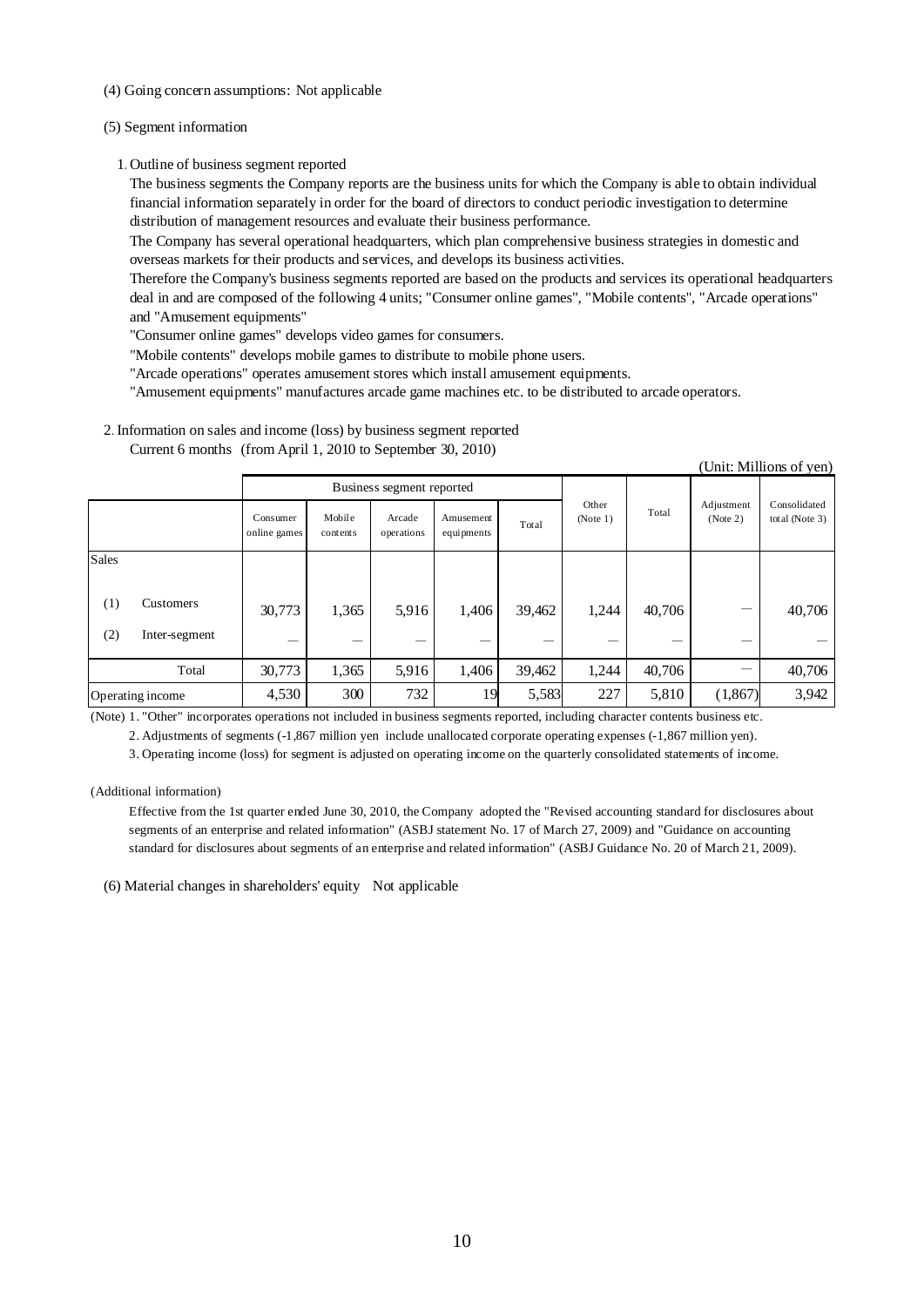# 4. (Reference) Segment information

### (1) (Reference) Business segments

Previous 6 months (from April 1, 2009 to September 30, 2009)

|                                                                         | $(1.011111)$ $1.400000$ to $0.40001$ $0.00000$ |                      |                 |                       |                     |        |                              | (Unit: Millions of yen) |
|-------------------------------------------------------------------------|------------------------------------------------|----------------------|-----------------|-----------------------|---------------------|--------|------------------------------|-------------------------|
|                                                                         | Home video<br>games                            | Arcade<br>operations | Arcade<br>games | Contents<br>expansion | Other<br>businesses | Total  | Elimination<br>and corporate | Consolidated<br>total   |
| Net sales and operating income or loss<br>Net sales<br>Customers<br>(1) | 27,748                                         | 6,249                | 656             | 2,560                 | 1,676               | 38,892 |                              | 38,892                  |
| (2)<br>Inter-segment                                                    |                                                |                      |                 |                       |                     |        |                              |                         |
| Total                                                                   | 27,748                                         | 6,249                | 656             | 2,560                 | 1,676               | 38,892 |                              | 38,892                  |
| Operating income or loss                                                | 7,299                                          | 480                  | (334)           | (403)                 | 668                 | 7,711  | (2,137)                      | 5,574                   |

### (2) (Reference) Geographic areas

Previous 6 months (from April 1, 2009 to September 30, 2009)

|                                        |        |               |        |               |        |                              | (Unit: Millions of yen) |
|----------------------------------------|--------|---------------|--------|---------------|--------|------------------------------|-------------------------|
|                                        | Japan  | North America | Europe | Other regions | Total  | Elimination and<br>corporate | Consolidated<br>total   |
| Net sales and operating income or loss |        |               |        |               |        |                              |                         |
| Net sales                              |        |               |        |               |        |                              |                         |
| $\left(1\right)$<br>Customers          | 27,906 | 6,098         | 4,371  | 515           | 38,892 |                              | 38,892                  |
| (2)<br>Inter-segment                   | 3,272  | 654           | 54     | 29            | 4,011  | (4,011)                      |                         |
| Total                                  | 31,179 | 6,752         | 4,425  | 545           | 42,903 | (4,011)                      | 38,892                  |
| Operating income                       | 7,738  | (454)         | 255    | 118           | 7,657  | (2,083)                      | 5,574                   |

### Current 6 months (from April 1, 2010 to September 30, 2010)

| UIIII. IVIIIIIOIIS OI YEII <i>I</i>                       |        |               |        |               |        |                              |                       |  |
|-----------------------------------------------------------|--------|---------------|--------|---------------|--------|------------------------------|-----------------------|--|
|                                                           | Japan  | North America | Europe | Other regions | Total  | Elimination and<br>corporate | Consolidated<br>total |  |
| Net sales and operating income or loss                    |        |               |        |               |        |                              |                       |  |
| Net sales                                                 |        |               |        |               |        |                              |                       |  |
| $\scriptstyle{(1)}$<br><b>Customers</b>                   | 24,300 | 9,782         | 5,775  | 847           | 40,706 |                              | 40,706                |  |
| (2)<br>Inter-segment                                      | 4,968  | 943           | 72     | 21            | 6,006  | (6,006)                      |                       |  |
| Total                                                     | 29,268 | 10,726        | 5,847  | 869           | 46,712 | (6,006)                      | 40,706                |  |
| 3,985<br>1,270<br>351<br>204<br>5,810<br>Operating income |        | (1,867)       | 3,942  |               |        |                              |                       |  |

#### (Unit: Millions of yen)